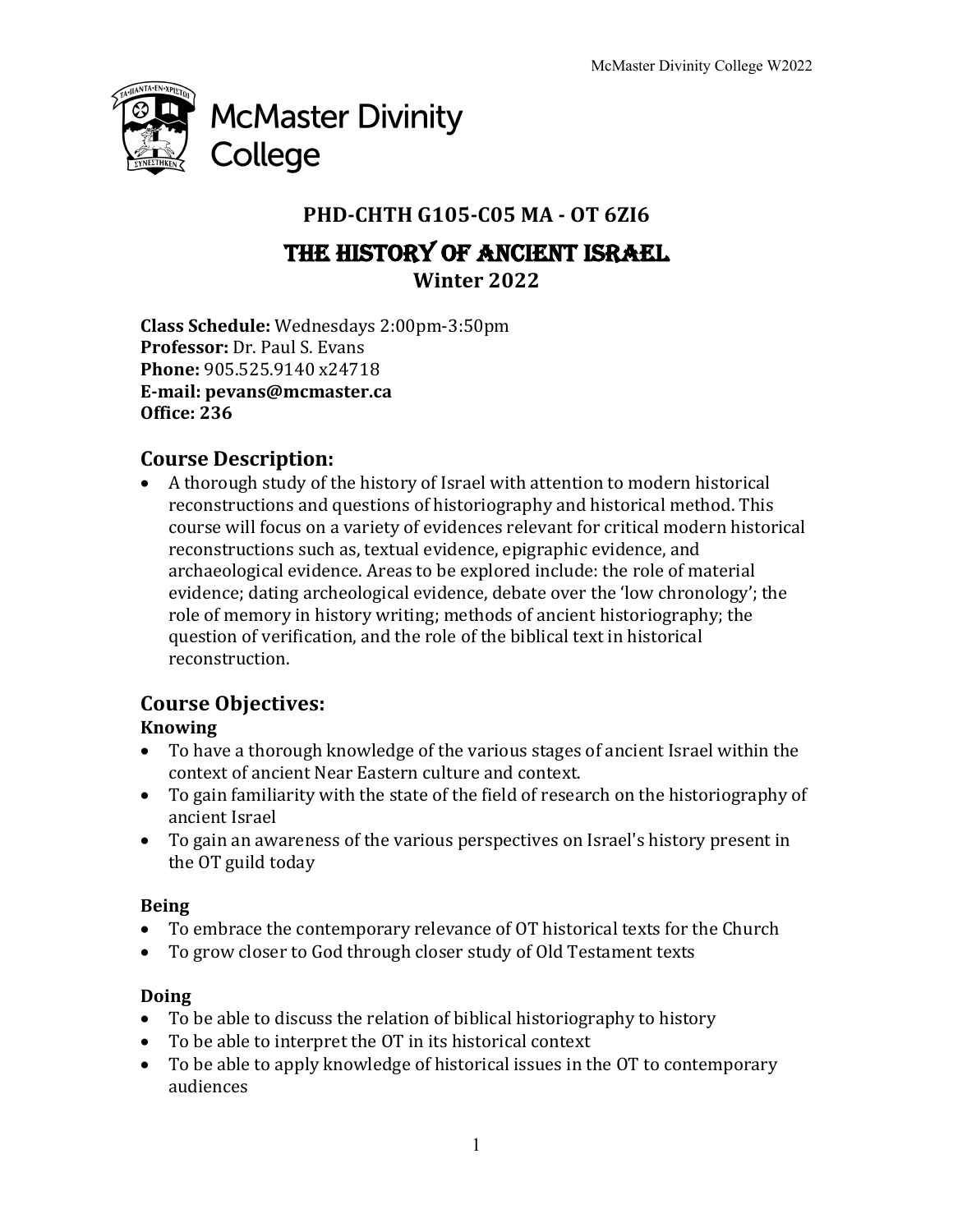## **Required Texts:**

- Arnold, Bill T. and Richard S. Hess eds. *Ancient Israel's History: An Introduction to Issues and Sources.* Grand Rapids, MI: Baker Academic, 2014
- Brad Kelle and Brent Strawn. *Oxford Handbook of the Historical Books of the Bible*. Oxford University Press, 2020.
- Iain W. Provan, Philips V. Long, and Tremper Longman. *A Biblical History of Israel.* 2<sup>nd</sup> edition. Louisville, KY.: Westminster/John Knox, 2015.
- Articles distributed to the class or posted on Avenue to Learn

## **Recommended Texts:**

- Dever, William G. *Beyond the Texts: An Archaeological Portrait of Ancient Israel* and Judah. Atlanta: SBL Press, 2017.
- Grabbe, Lester L. *Ancient Israel: What Do We Know and How Do We Know It?* London: T & T Clark, 2007.
- Long, V. Philips, David W. Baker, and Gordon J. Wenham eds. *Windows into Old* Testament History: Evidence, Argument, and the Crisis of "Biblical Israel". Grand Rapids, MI: Eerdmans, 2002.

## **Textbook Purchase:**

All required textbooks for this class are available from the College's book service, READ On Bookstore, McMaster Divinity College. Texts may be purchased on the first day of class. For advance purchase, you may contact READ On Bookstore, 5 International Blvd, Etobicoke, Ontario M9W 6H3: phone 416.620.2934; fax 416.622.2308; email **books@readon.ca.** Other book services may also carry the texts.

## **Course Evaluation**

The assignments and their weights are as follows:

**30% - Class Participation**: This course is designed as a graduate seminar. Classroom experiences will be collaborative, with both students and professor engaged in the learning process together.

**a) Attendance.** Students must attend every class and come prepared to actively contribute to class discussions.

**b) Readings.** Assigned readings and research must be completed before class time in order for both the individual student and the broader class to benefit. Students will prepare at least **two pages** of review notes on each week's assigned readings with comments and questions. These notes will be posted to Avenue to Learn **before** class time each week.

**c) Presentation.** During the first month of the course students will give a 10 minute presentation to the class (with PowerPoint and bibliography) on an important piece of extra-biblical evidence often used in historical reconstructions of ancient Israel (presenting **Jan 26, Feb 2, Feb 9**).

**30% - Research Paper on chosen historical 'period': 20 pages.** Draft due Feb 9, 2022 via email to the professor who will distribute them to students in the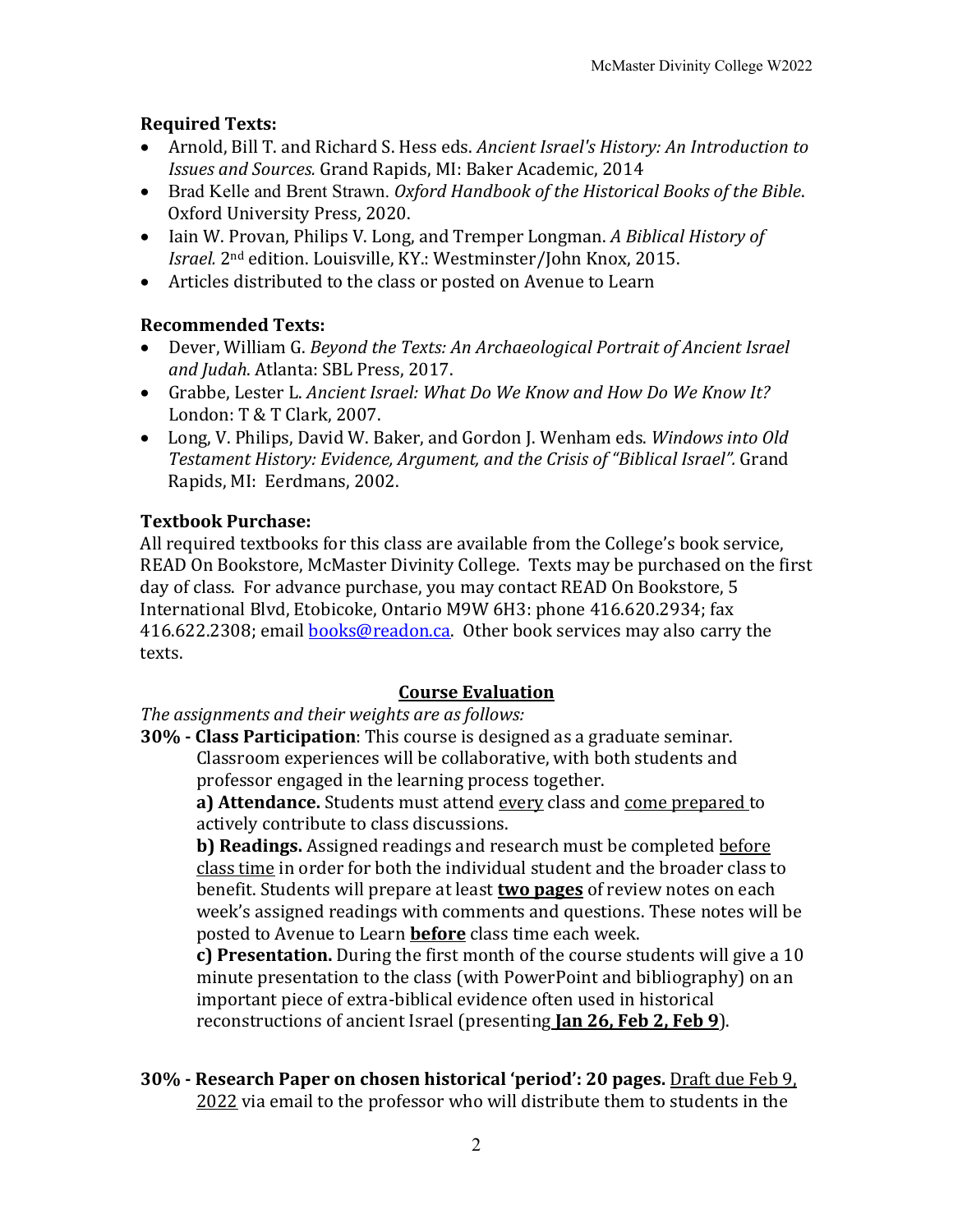class. Students will give a brief presentation of their paper  $(10-15 \text{ minutes})$ which will be followed by a class discussion. Dates for presentations and discussion are: Feb 23 and Mar 9. Students will then revise their paper in light of the feedback received and submit the final version to the professor by Mar 12, 2022.

**Paper (25%)** For this paper students will choose a historical period in the ancient Near East related to their chosen area of research for their dissertation. The paper will provide an overview of the period and identify the main evidences available to support a historical reconstruction. The paper will also identify critical issues and problems for such reconstructions and argue for the best approach to these problems.

**Reviews (5%):** Each student will write a two-page review of the papers in their assigned group and email them to the professor before the class in which the papers will be presented and discussed, and to the student who wrote the paper $(s)$  after the class.

#### **35% - Research Paper on Chosen Historical 'event.' 25 pages**. Draft due March

16, 2022 via email to the professor who will distribute the paper electronically to the class. Students will give a brief presentation of their paper (10–15 minutes) which will be followed by a class discussion. Dates for presentations and discussion are: March 23, 30. Students will then revise their paper in light of the feedback received and submit the final version to the professor by April 6, 2022.

**Paper (30%)** For this paper students will choose a historical event that occurred during the historical period chosen for the first paper. This paper will be more specific than the first paper in assessing critical historical reconstructions and arguing for their own historical reconstruction of the event utilizing all known evidences and outlining their methodology and approach to each piece of evidence, and especially their use of the Bible in their historical reconstruction.

**Reviews (5%):** Each student will write a two-page review of the papers in their assigned group and email them to the professor before the class in which the papers will be presented and discussed, and to the student who wrote the paper $(s)$  after the class.

**5%** - Reflection Paper on Hermeneutical Implications. 5 pages. Due Apr 6, 2022 via email to the professor. For this paper students write a reflection on implications of the issues and research covered in the course for a student's view of the Bible as scripture.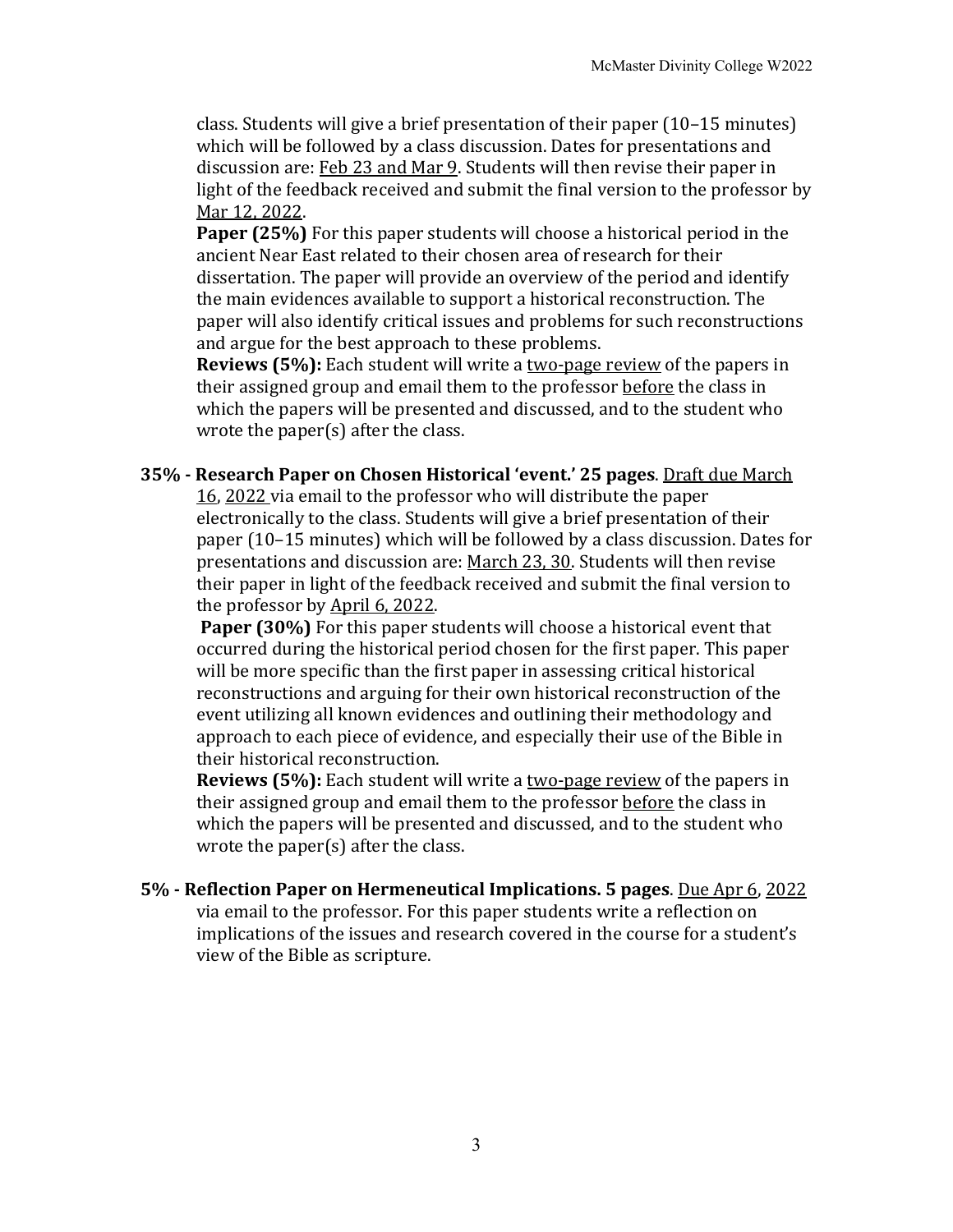| <b>In Class</b>                                                                                          | Kelle et. al | Arnold &<br><b>Hess</b> | Provan<br>et al. | <b>Assignments due</b>                                                             | <b>A2L</b> readings                                  |
|----------------------------------------------------------------------------------------------------------|--------------|-------------------------|------------------|------------------------------------------------------------------------------------|------------------------------------------------------|
| Jan. 12-Intro to the study of Israel's History                                                           |              |                         | $-$              |                                                                                    |                                                      |
| Jan. 19-Methods for Studying Israel's<br>History                                                         | $Ch. 1-2$    | Introduction            | Ch. 1, 5         |                                                                                    |                                                      |
| Jan. 26-Survey of Israel's History<br>Student Presentations of extra-<br>$\bullet$<br>biblical evidence* | $Ch. 3-4$    | Ch.1                    | pp. 155-<br>174  |                                                                                    |                                                      |
| Feb. 2-Survey of Israel's History<br>Student Presentations of extra-<br>$\bullet$<br>biblical evidence*  | $Ch. 5-6$    | $Chs. 2-3$              | pp. 189-<br>198  |                                                                                    |                                                      |
| Feb. 9-Survey of Israel's History<br>Student Presentations of extra-<br>biblical evidence*               | Ch. 7–8      | Ch. 4–5                 | Ch. 7            | <b>Draft Research</b><br>Paper on Historical<br>Period due Feb 9                   |                                                      |
| Feb 16- Survey of Israel's History                                                                       | $Ch. 9-10$   | Ch. 6                   | Ch.8             |                                                                                    |                                                      |
| Feb. 23 – Presentations and discussion of<br>Peer papers**                                               | $Ch. 11-13$  | Ch. 7–8                 | Ch.9             |                                                                                    |                                                      |
| Mar. 2 - Hybrid Intensive Week                                                                           |              |                         |                  |                                                                                    |                                                      |
| Mar. 9 – Presentations and discussion of<br>Peer papers**                                                | Ch. 14-17    | $Chs. 9-10$             | Ch. 10           | Final version of<br>Historical period<br>paper due Mar 12                          | Knauf.pdf<br>Mayer.pdf<br>Na'aman.pdf                |
| Mar. $16$ – Historical Issues in the reigns of<br>Hezekiah & Manasseh                                    | $Ch. 21-22$  | Chs. 11                 | Chs. $2-4$       | Draft Research<br>Paper on Historical<br>'Event' due Mar 16                        | Bellis.pdf<br>EvansJHS.pdf<br>Knauf.pdf<br>Kelly.pdf |
| Mar. 23- Presentations and discussion of<br>Peer papers***                                               | Ch. 23-24    | Ch. 12                  | Ch.11            |                                                                                    | Davies.pdf<br>Thompson.pdf                           |
| Mar. 30 -Presentations and discussion of<br>Peer papers ***                                              | $Ch. 25-26$  | Ch. 13                  | Ch. 12           |                                                                                    | Evans.JBL1.pdf<br>Knoppers.pdf                       |
| Apr. 6– Evaluating the field and reflection on<br>historical issues and faith                            | $Ch. 27-28$  | Ch. 14                  | Appendix         | <b>Both Final version</b><br>of event paper and<br>Reflection paper<br>due April 6 | Person.pdf<br>Evans.JBL2.pdf                         |

### **Class Schedule**

\* 10 minute presentation on extra-biblical evidence

• Seminar participants will present with PowerPoint and bibliography on an important piece of extra-biblical evidence often used in historical reconstructions

\*\*10-15 minute presentation of Paper on Historical Period

• Seminar participants will present papers providing an overview of relevant Historical Periods identifying the main evidences available for historical reconstructions

\*\*\*10-15 minute presentation of Paper on Reconstructing of Historical Event

• Seminar participants will present papers on their chosen historical event assessing critical historical reconstructions and arguing for their own historical reconstruction of the event utilizing all known evidences and outlining their methodology and approach to each piece of evidence –especially their use of the Bible in the historical reconstruction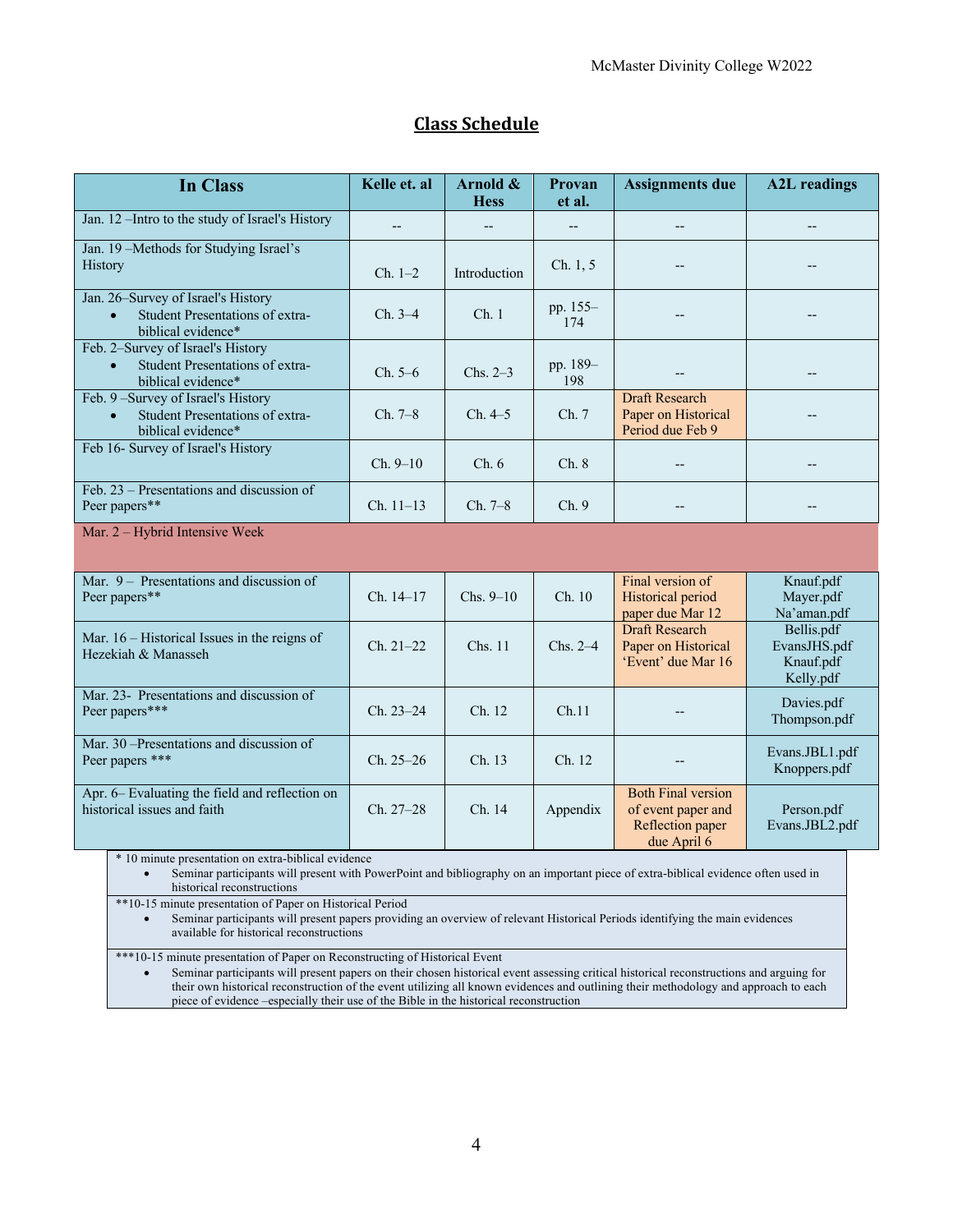#### **College Style for Submission of Written Work**

All stylistic considerations (including but not limited to questions of formatting, footnotes, and bibliographic references) must conform to the McMaster Divinity College Style Guidelines for Essays and Theses http://mcmasterdivinity.ca/wpcontent/uploads/2018/02/mdcstyleguide.pdf

Failure to observe appropriate form will result in grade reductions.

All papers to be submitted in pdf format only. Email to  $pevans@mcmaster.ca$ Include your last name in the file name of your attachment  $(e.g.,)$ evans.researchpaper.pdf). To avoid late marks papers must be received by 11:59pm on their due date. Late assignments receive no critical feedback.

### **Policy concerning late papers**

Extensions for papers will not be given except in very exceptional circumstances. (serious illness, family crises, etc.). Busy-ness, computer problems etc. are not legitimate reasons to grant extensions and in the interests of fairness requests for extensions will take into account the entire class. Late assignments will be docked at the rate of  $2\%$  per day for the first 7 days (including weekends) and  $4\%$  per day after that. All assignments must be received by the last day of class (April 8) in order to avoid a failing grade in the class. Late assignments receive no critical feedback.

### **Academic Honesty:**

Academic dishonesty is a serious offence that may take any number of forms, including plagiarism, the submission of work that is not one's own or for which previous credit has been obtained, and/or unauthorized collaboration with other students. Academic dishonesty can result in severe consequences, e.g., failure of the assignment, failure of the course, a notation on one's academic transcript, and/or suspension or expulsion from the College.

Students are responsible for understanding what constitutes academic dishonesty. Please refer to the Divinity College Statement on Academic Honesty  $\sim$ https://mcmasterdivinity.ca/rules-regulations/

#### **Gender Inclusive language:**

McMaster Divinity College uses inclusive language for human beings in worship services, student written materials, and all its publications. It is expected that inclusive language will be used in chapel services and all MDC assignments. In reference to biblical texts, the integrity of the original expressions and the names of God should be respected, but you will need to use gender-inclusive language for humans, and you will need to quote from a gender-inclusive version such as the following: NRSV (1989), NCV (1991), TEV/GNB/GNT (1992), CEV (1995), NLT (1996), TNIV (2005), and the Common English Bible (CEB 2011).

#### **Disclaimer**

This syllabus is the property of the instructor and is prepared with currently available information. The instructor reserves the right to make changes and revisions up to and including the first day of class.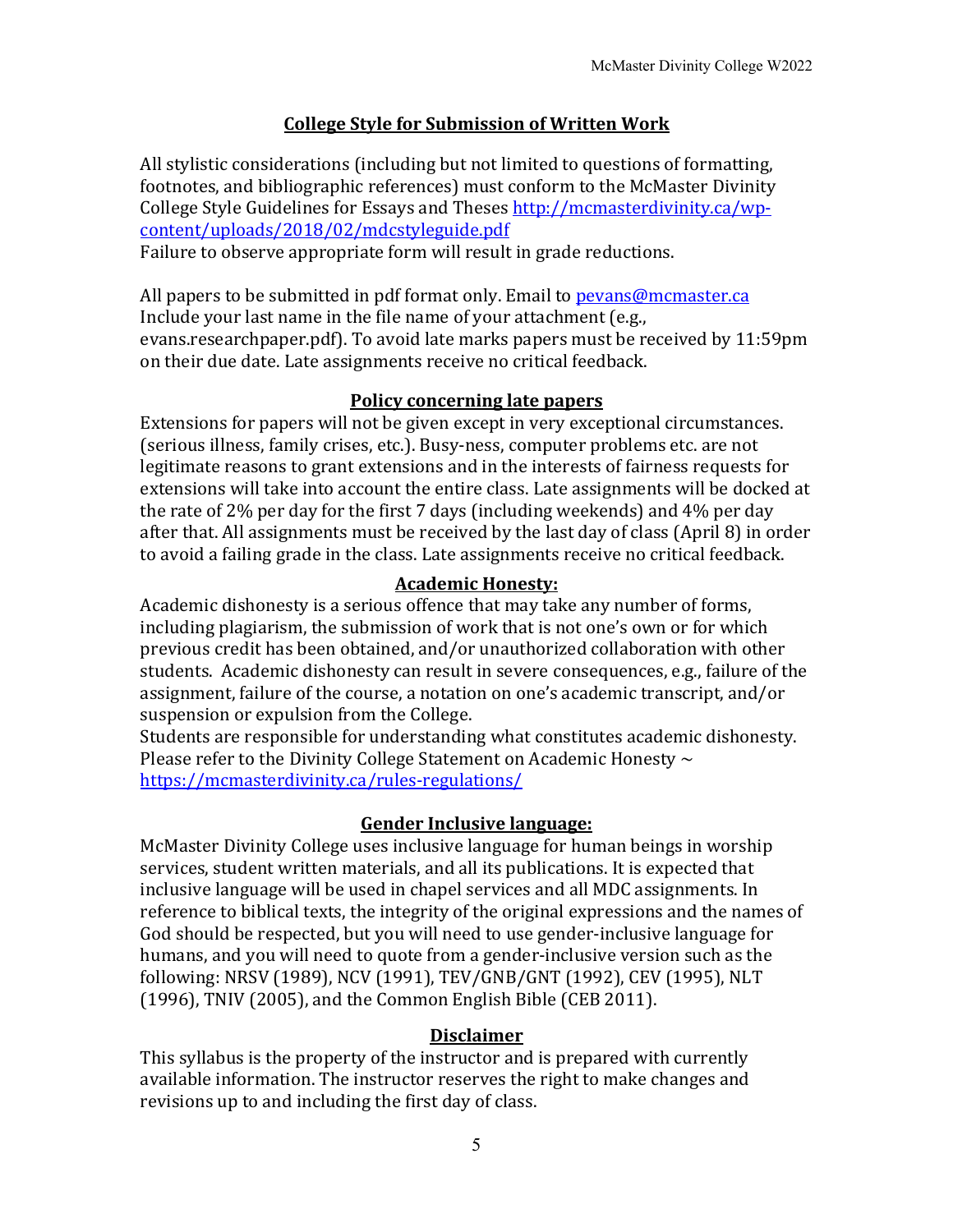#### **Select Bibliography**

- Albertz, Rainer. *A History of Israelite Religion in the Old Testament Period.* Old Testament Library. Louisville, Ky.: Westminster/John Knox, 1994.
- Albright, William Foxwell. "New Light from Egypt on the Chronology and the History of Israel and Judah." *Bulletin of the American Schools of Oriental Research* 130 (1953): 8-11.
	- \_\_\_\_\_\_\_\_. *From the Stone Age to Christianity: Monotheism and the Historical Process.* 2d ed. Garden City, N.Y.: Doubleday, 1957.
- Arnold, Bill T. *Who Were the Babylonians?* Archaeology and Biblical Studies, 10. Atlanta: Society of Biblical Literature, 2004.
- Barstad, Hans M. *The Myth of the Empty Land: A Study in the History and Archaeology of Judah During the "Exilic" Period.* Symbolae Osloenses. Oslo: Scandinavian University Press, 1996.
- Becking, Bob. *The Fall of Samaria: An Historical and Archaeological Study.* Studies in the History of the Ancient near East. Leiden: Brill, 1992.
- Becking, Bob and Lester L. Grabbe. *Between Evidence and Ideology: Essays on the History of* Ancient Israel Read at the Joint Meeting of the Society for Old Testament Study and the Oud Testamentisch Werkgezelschap, Lincoln, July 2009. Oudtestamentische Studiën 59. Leiden: Brill, 2011.
- Begg, Christopher T. "Sennacherib's Second Palestinian Campaign: An Additional Indication." *Journal of Biblical Literature* 106 (1987): 685-686.
- Bellis, Alice Ogden. "The Rescue of Jerusalem from the Assyrians in 701 B.C.E. By the Cushites," Pages 247-260 in *Raising up a Faithful Exegete: Essays in Honor of Richard* D. Nelson. Edited by K. L. Noll and Brooks Schramm. Winona Lake, IN: Eisenbrauns, 2010.
- Berg, Evert van den. "Fact and Imagination in the History of Hezekiah in 2 Kings 18-20," Pages 129-136 in *Unless Some One Guide Me...Festschrift for Karel a Deurloo.* Maastricht: Shaker, 2001.
- Braun, Roddy L. "1 Chronicles 1-9 and the Reconstruction of the History of Israel: Thoughts on the Use of Genealogical Data in Chronicles in the Reconstruction of the History of Israel." Pages 92-106 in *The Chronicler as Historian*. Edited by Matt Patrick Graham, Kenneth G. Hoglund, and Steven L. McKenzie. JSOTSup, 238. Sheffield, England: Sheffield Academic Press, 1997.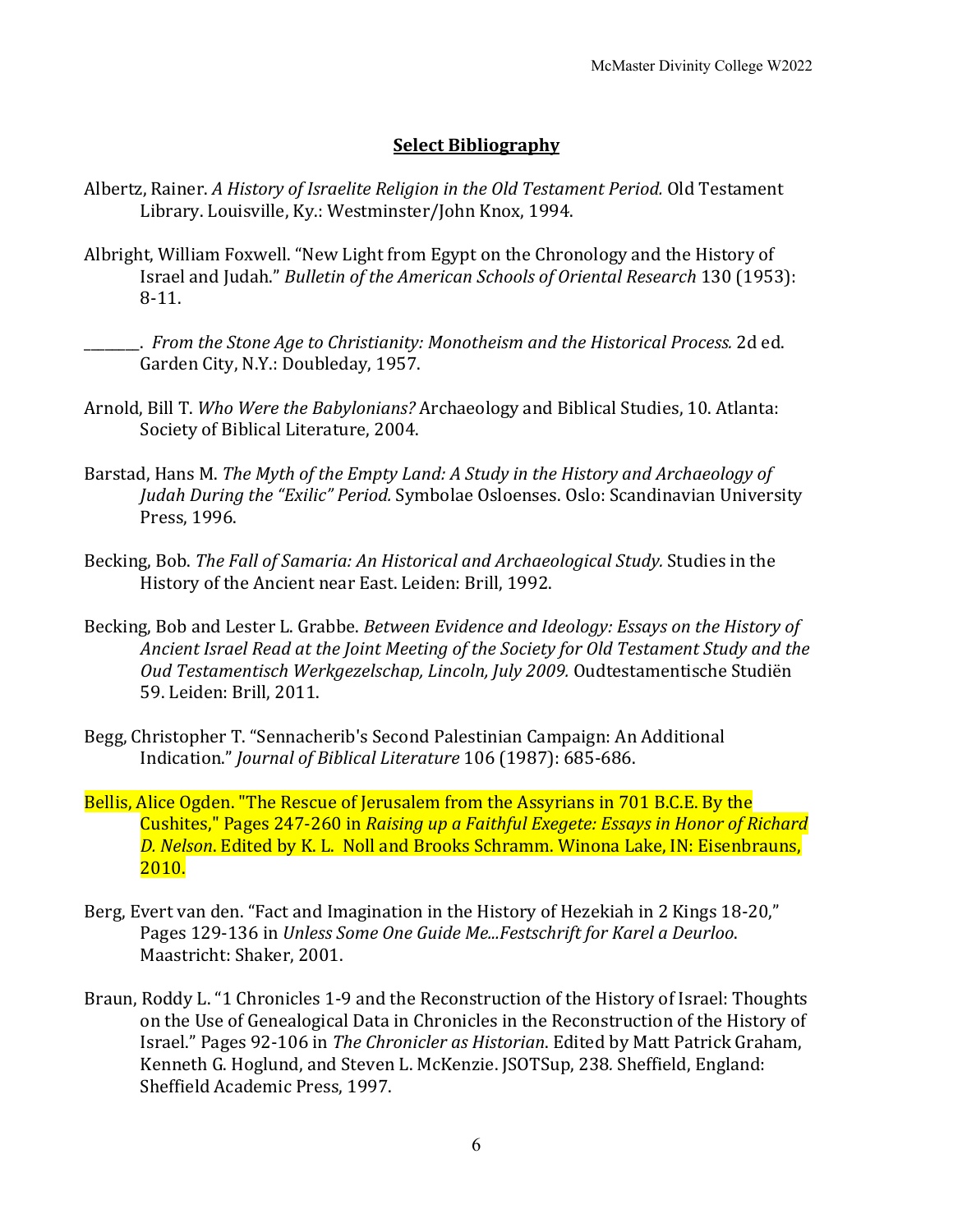Chavalas, Mark W. "Recent Trends in the Study of Israelite Historiography." *Journal of the* Evangelical Theological Society 38, (1995): 161-169.

\_\_\_\_\_\_\_\_. *The Ancient near East: Historical Sources in Translation.* Blackwell Sourcebooks in Ancient History. Malden, MA; Oxford: Blackwell, 2006.

- Childs, Brevard S. *Isaiah and the Assyrian Crisis*. Studies in Biblical Theology 3. London: SCM, 1967.
- Cogan, Mordechai. "Into Exile: From the Assyrian Conquest of Israel to the Fall of Babylon," Pages 247-275 in *The Oxford History of the Biblical World*. Edited by M. Coogan. Oxford: Oxford University Press, 1998.
- Cohen, Chaim. "Neo-Assyrian Elements in the First Speech of the Biblical Rab-Saqê." *Israel Oriental Studies* 9 (1979): 32-48.
- Cook, Albert. "`Fiction' and History in Samuel and Kings." *Journal for the Study of the Old Testament* 36 (1986): 27-48.
- Dalley, Stephanie. "Recent Evidence from Assyrian Sources for Judaean History from Uzziah to Manasseh." *Journal for the Study of the Old Testament* 28, (2004): 387-401.
- Dandamaev, Mohammed A. *A Critical History of the Achaemenid Empire*. Leiden: E.J. Brill, 1989.
- Davies, Philip R. In Search of 'Ancient Israel'. [SOTSup, 148. Sheffield, England: Sheffield Academic Press, 1995.
- Davies, Philip R. "Method and Madness: Some Remarks on Doing History with the Bible." *Journal of Biblical Literature* 114 (1995): 699-705.
- **\_\_\_\_\_\_.** *The Origins of Biblical Israel.* LBOTS, 485. New York: T & T Clark International, 2007.
- Dever, William G., *What Did the Biblical Writers Know, and When Did They Know It?: What* Archaeology Can Tell Us About the Reality of Ancient Israel. Grand Rapids, Mich.: Eerdmans, 2001.
- Edelman, Diana. "Doing History in Biblical Studies," Pages 13-25 in *The Fabric of History:* Text, Artifact and Israel's Past. Edited by Diana Edelman. *ISOTSup*, 127; Edited by David J. A. Clines and Philip R. Davies. Sheffield: JSOT, 1991.
	- \_\_\_\_\_\_\_\_. *The Fabric of History: Text, Artifact and Israel's Past.* JSOTSup, 127 JSOTSup 127. Sheffield: JSOT, 1991.

Elton, G. R. *The Practice of History.* 2<sup>nd</sup> ed. Oxford: Blackwell, 2002.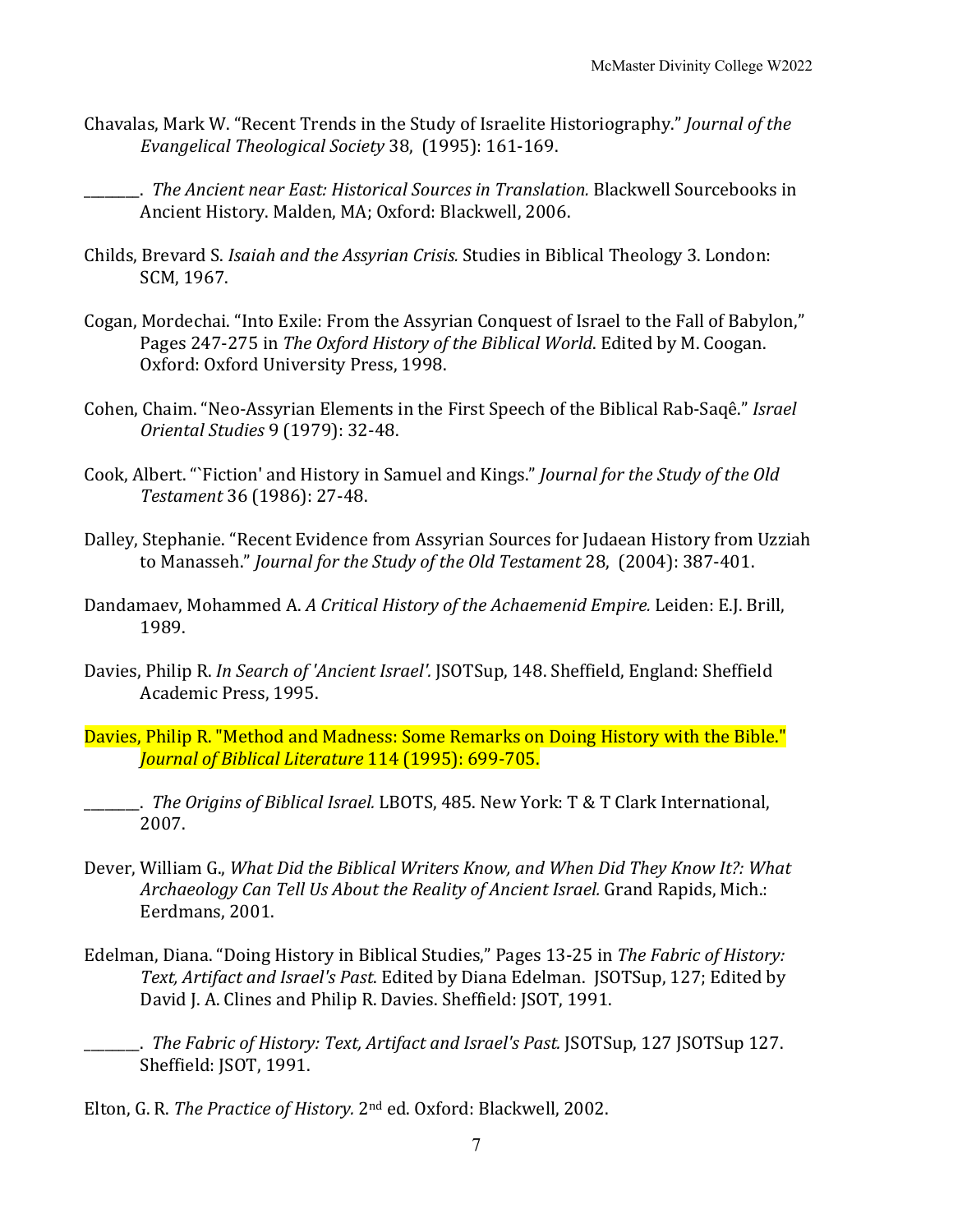Evans, Paul S. *The Invasion of Sennacherib in the Book of Kings: A Source-Critical and Rhetorical Study of 2 Kings 18-19.* VTSup, 125. Leiden: Brill, 2009.

. "The Hezekiah-Sennacherib Narrative as Polyphonic Text." *Journal for the Study of the Old Testament* 33, no. 3 (2009): 335-358.

\_\_\_\_\_\_\_\_. "The Function of the Chronicler's Temple Despoliation Notices in Light of Imperial Realities in Yehud." *Journal of Biblical Literature* 129 (2010): 31-47.

**Example 20** Thistory in the Eye of the Beholder? Social Location & Allegations of Racial/Colonial Biases in Reconstructions of Sennacherib's Invasion of Judah." *Journal of Hebrew Scriptures* 12 (2012).

. "Historia or Exegesis? Assessing the Chronicler's Hezekiah-Sennacherib Narrative," Pages 103-120 in *Chronicling the Chronicler: The Book of Chronicles and Early Second Temple Historiography*. Edited by Paul S. Evans and Tyler F. Williams. Winona Lake: Eisenbrauns, 2013.

. "Prophecy Influencing History: Dialogism in the Chronicler's Ahaz Narrative," Pages 143-165 in *Prophets and Prophecy in Ancient Israelite Historiography*. Edited by Mark J Boda and Lissa Wray-Beal. Winona Lake: Eisenbrauns, 2013.

. "The End of Kings as Presaging an Exodus: The Function of the Jehoiachin Epilogue (2 Kgs 25:27-30) in Light of Parallels with the Joseph Story in Genesis." *McMaster Journal of Theology and Ministry* 16 (2015): 65-100.

. "Creating a New "Great Divide": The Exoticization of Ancient Culture in Some Recent Applications of Orality Studies to the Bible." *Journal of Biblical Literature* 136  $(2017)$ : 749-764.

\_\_\_\_\_\_\_\_. "The Later Monarchy in History and Biblical Historiography," in *The Oxford Handbook on the Historical Books of the Hebrew Bible.* Ed. Brade Kelle and Brent Strawn (Oxford University Press), 2020.

- Evans, Paul S., and Tyler F. Williams, eds. *Chronicling the Chronicler: The Book of Chronicles* and *Early Second Temple Historiography*. Winona Lake: Eisenbrauns, 2013.
- Exum, J. Cheryl. *Virtual History and the Bible.* Leiden: Brill, 2000.
- Grabbe, Lester L. ed. *Can a 'History of Israel' Be Written?* JSOTSup, 245; ESHM, 1. Sheffield: Sheffield Academic Press, 1997.
- **\_\_\_\_\_\_\_.** ed. *Leading Captivity Captive: "The Exile"* as History and Ideology. JSOTSup, 278; ESHM, 2. Sheffield: Sheffield Academic Press, 1998.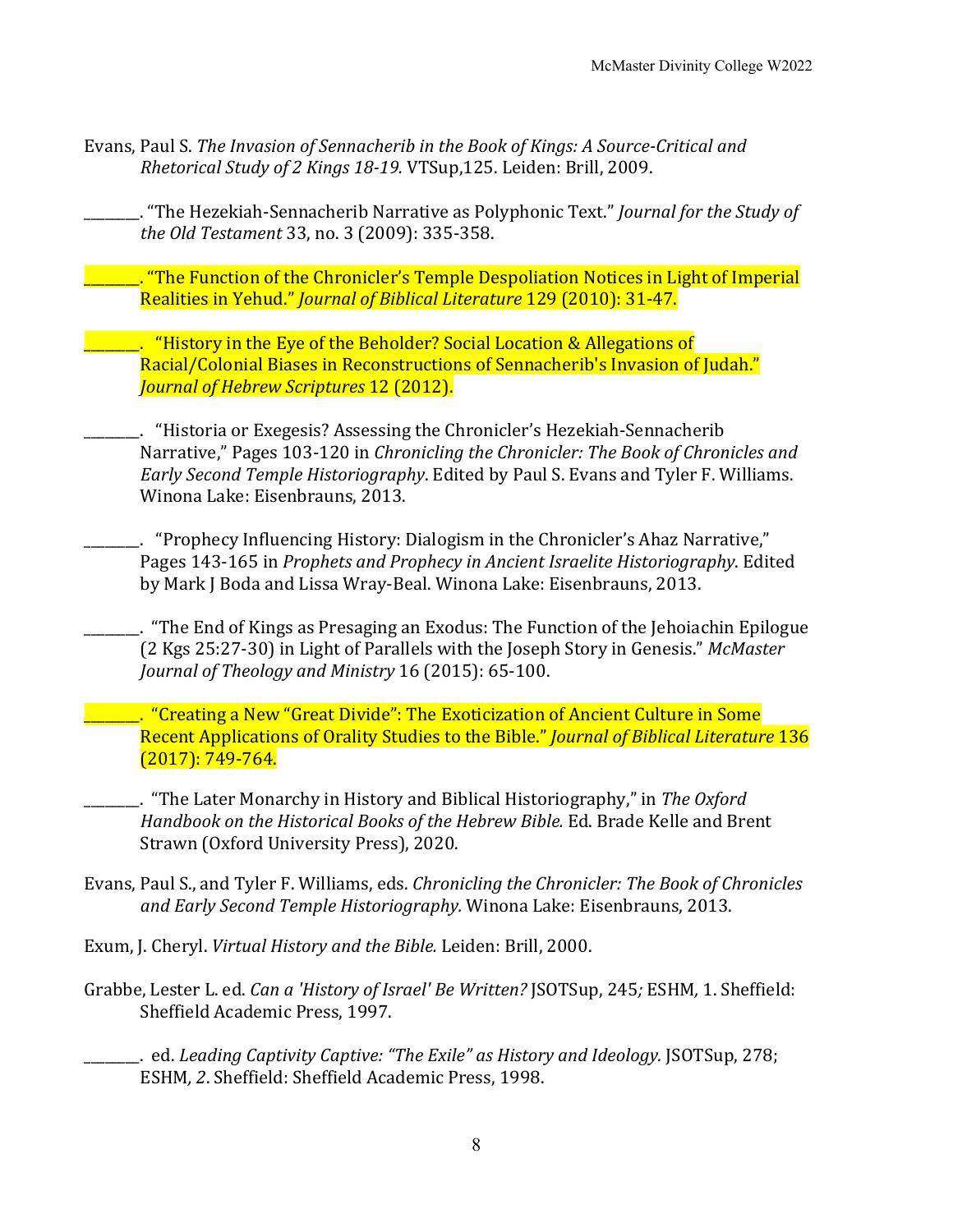- \_\_\_\_\_\_\_\_. ed. *Did Moses Speak Attic? Jewish Historiography and Scripture in the Hellenistic*  Period. *JSOTSup, 317; ESHM, 3. Sheffield: Sheffield Academic Press, 2001.*
- \_\_\_\_\_\_\_\_. ed. *Like a Bird in a Cage: The Invasion of Sennacherib in 701 BCE* JSOTSup, 363; ESHM, 4. London: Sheffield Academic Press, 2003.
- \_\_\_\_\_\_\_\_. *A History of the Jews and Judaism in the Second Temple Period.* Library of Second Temple Studies 47, 68. London: T&T Clark International, 2004.
- \_\_\_\_\_\_\_\_. ed. *Good Kings and Bad Kings.* JSOTSup, 393; ESHM, 5. New York: T&T Clark, 2005.
- Halpern, Baruch, *The First Historians: The Hebrew Bible and History*. San Francisco: Harper & Row, 1988.
	- . "The State of Israelite History," Pages 540-65 in *Reconsidering Israel and Judah: Recent Studies on the Deuteronomistic History*. Edited by Gary N. and McConville Knoppers, J Gordon. Sources for Biblical and Theological Study. Winona Lake, Ind: Eisenbrauns, 2000.
- Hayes, John H. and Jeffrey K. Kuan. "The Final Years of Samaria (730-720 BC)." *Biblica* 72 (1991): 153-181.
- Hayes, John H. and J. Maxwell Miller. *Israelite and Judean History.* Westminster, 1977.
- Hayes, John Haralson and Paul K. Hooker. *A New Chronology for the Kings of Israel and* Judah and Its Implications for Biblical History and Literature. Atlanta: John Knox, 1988.
- Hess, Richard S. *Israelite Religions: An Archaeological and Biblical Survey.* Grand Rapids, Mich.: Baker Academic, 2007.
- Hjelm, Ingrid. *Jerusalem's Rise to Sovereignty: Zion and Gerizim in Competition.* JSOTSup, 404; London: T & T Clark, 2004.
- Japhet, Sara. "The Historical Reliability of Chronicles: The History of the Problem and Its Place in Biblical Research," Pages 117-136 in *From the Rivers of Babylon to the Highlands of Judah: Collected Studies on the Restoration Period*. Winona Lake, Indiana: Eisenbrauns, 2006.
- Kelly, Brian. "Manasseh in the Books of Kings and Chronicles  $(2 \text{ Kings } 21:1-18; 2 \text{ Chrom } 2)$ 33:1-20)," Pages 131-146 in *Windows into Old Testament History: Evidence*, Argument, and the Crisis of "Biblical Israel". Edited by V. Philips Long, David W. Baker, and Gordon J. Wenham. Grand Rapids, MI: Eerdmans, 2002.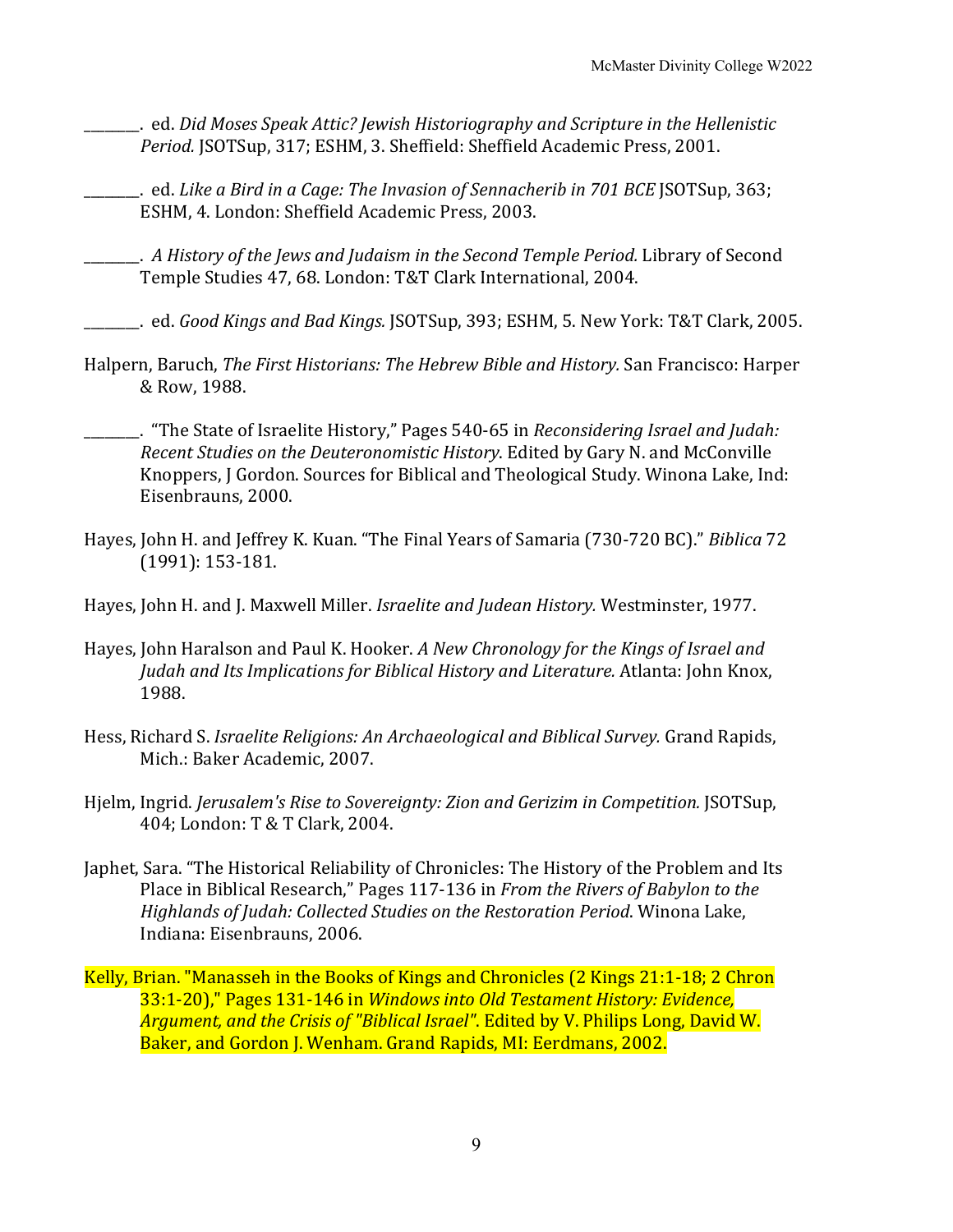- Knauf, Ernst Axel. "From History to Interpretation," Pages 26-64 in *Fabric of History: Text, Artifact and Israel's Past*. Edited by Diana Edelman. JSOT Sup, 127. Sheffield, England: JSOT, 1991.
- Knauf, Ernst Axel. "Sennacherib at the Berezina," Pages 141-149 in *'Like a Bird in a Cage':* **The Invasion of Sennacherib in 701 BCE. Edited by Lester L. Grabbe.** *JSOTSup, 363;* **ESHM, 4. London: Sheffield Academic Press, 2003.**
- Knauf, E. Axel. "The Glorious Days of Manasseh," Pages 164-188 in *Good Kings and Bad* Kings. Edited by Lester L. Grabbe. ESHM. New York: T&T Clark, 2005.
- Knoppers, Gary N. "History and Historiography: The Royal Reforms," Pages 178-203 in *The Chronicler as Historian*. Edited by M. Patrick Graham, Kenneth G. Hoglund, and Steven L. McKenzie. Sheffield: Sheffield Academic Press, 1997.
- Knoppers, Gary N. "Treasures Won and Lost: Royal (Mis)Appropriations in Kings and Chronicles," Pages 181-208 in *The Chronicler as Author*. Edited by M. Patrick Graham and Steven L. McKenzie. Sheffield: Sheffield Academic Press, 1999.
	- . "Greek Historiography and the Chronicler's History: A Reexamination." *Journal of Biblical Literature* 122 (2003): 627-650.
	- **\_\_\_\_\_\_**. *Jews and Samaritans : The Origins and History of Their Early Relations.* New York: Oxford University Press, 2013.
- Knoppers, Gary N. and McConville, J Gordon. *Reconsidering Israel and Judah: Recent Studies on the Deuteronomistic History.* Winona Lake, Ind: Eisenbrauns, 2000.
- Knoppers, Gary N. and Kenneth A. Ristau. *Community Identity in Judean Historiography*: *Biblical and Comparative Perspectives.* Winona Lake, Ind.: Eisenbrauns, 2009.
- Knowles, Melody D. *Centrality Practiced: Jerusalem in the Religious Practice of Yehud and the* Diaspora in the Persian Period. Archaeology and Biblical Studies 6. Atlanta: Society of Biblical Literature, 2006.
- Kuhrt, Amélie. *The Ancient near East: C. 3000-330 BC.* 2 vols., Routledge History of the Ancient World. London and New York: Routledge, 1995.
- Laato, Antti. "Assyrian Propaganda and the Falsification of History in the Royal Inscriptions of Sennacherib." *Vetus Testamentum* 45 (1995): 198-226.
- Lemche, Niels Peter. *The Israelites in History and Tradition*. 1st ed., The Library of Ancient Israel. Louisville: Westminster John Knox, 1998.
- Lemche, Niels Peter and Thomas L. Thompson. "Did Biran Kill David? The Bible in the Light of Archaeology." *Journal for the Study of the Old Testament* 64 (1994): 3-22.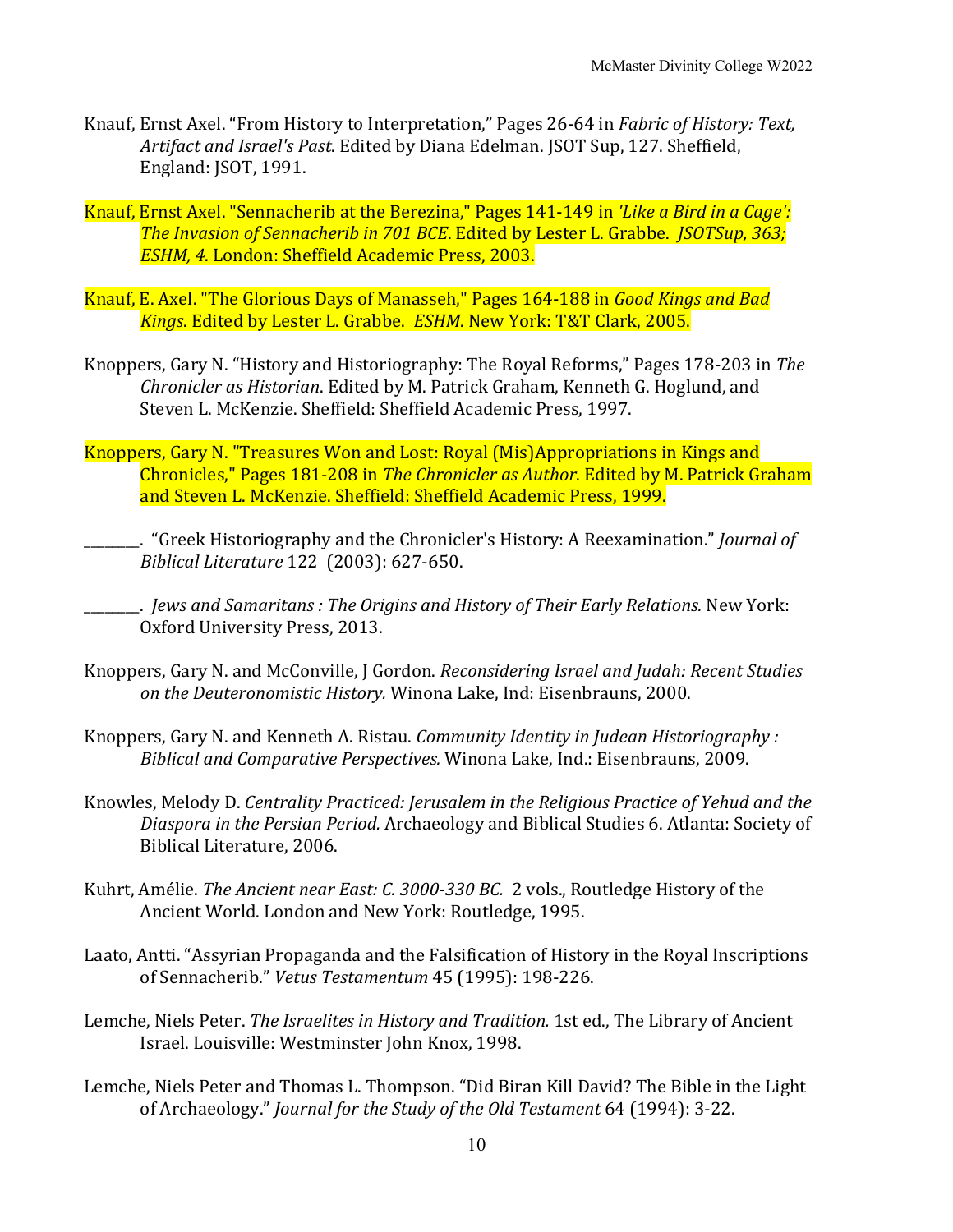- Levenson, Jon D. and Baruch Halpern. "The Political Import of David's Marriages." *Journal of Biblical Literature* 99 (1980): 507-518.
- Lipschits, Oded and Joseph Blenkinsopp. *Judah and the Judeans in the Neo-Babylonian* Period. Winona Lake, Ind.: Eisenbrauns, 2003.
- Lipschits, Oded, Gary N. Knoppers, and Rainer Albertz. *Judah and the Judeans in the Fourth Century B.C.E.* Winona Lake, Ind.: Eisenbrauns, 2007.
- Lipschits, Oded and Manfred Oeming. *Judah and the Judeans in the Persian Period.* Winona Lake, Ind.: Eisenbrauns, 2006.
- Lipschits, Oded, Manfred Oeming, and Gary N. Knoppers. *Judah and the Judeans in the Achaemenid Period: Negotiating Identity in an International Context.* Winona Lake, Ind.: Eisenbrauns, 2011.
- Liverani, Mario, *Israel's History and the History of Israel*. London: Equinox, 2005.
- Long, Burke O. "Historical Narrative and the Fictionalizing Imagination." *Vetus Testamentum* 35 (1985): 405-416.
- Long, V. Philips. *The Art of Biblical History.* Foundations of Contemporary Interpretation 5; Grand Rapids: Zondervan, 1994.

**\_\_\_\_\_\_.** *Israel's Past in Present Research: Essays on Ancient Israelite Historiography.* Winona Lake, IN: Eisenbrauns, 1999.

- Long, V. Philips. "How Reliable Are Biblical Reports? Repeating Lester Grabbe's Comparative Experiment." *Vetus Testamentum* 52, (2002): 367-384.
- Malamat, Abraham. *History of Biblical Israel: Major Problems and Minor Issues.* Culture and History of the Ancient near East 7. Leiden; Boston: Brill, 2001.
- Mayer, Walter. "Sennacherib's Campaign of 701 BCE: The Assyrian View," Pages 168-200 in *'Like a Bird in a Cage': The Invasion of Sennacherib in 701 BCE*. Edited by Lester L. Grabbe. *JSOTSup, 363; ESHM, 4*. London: Sheffield Academic Press, 2003.
- Mullen, E. Theodore. "Crime and Punishment: The Sins of the King and the Despoilation of the Treasuries." *Catholic Biblical Quarterly* 54 (1992): 231-248.
- Na'aman, Nadav. "Sennacherib's "Letter to God" on His Campaign to Judah." *Bulletin of the American Schools of Oriental Research* 214 (1974): 25-39.
	- \_\_\_\_\_\_\_\_. "Sennacherib's Campaign to Judah and the Date of the LMLK Stamps." *Vetus Testamentum* 29 (1979): 61-86.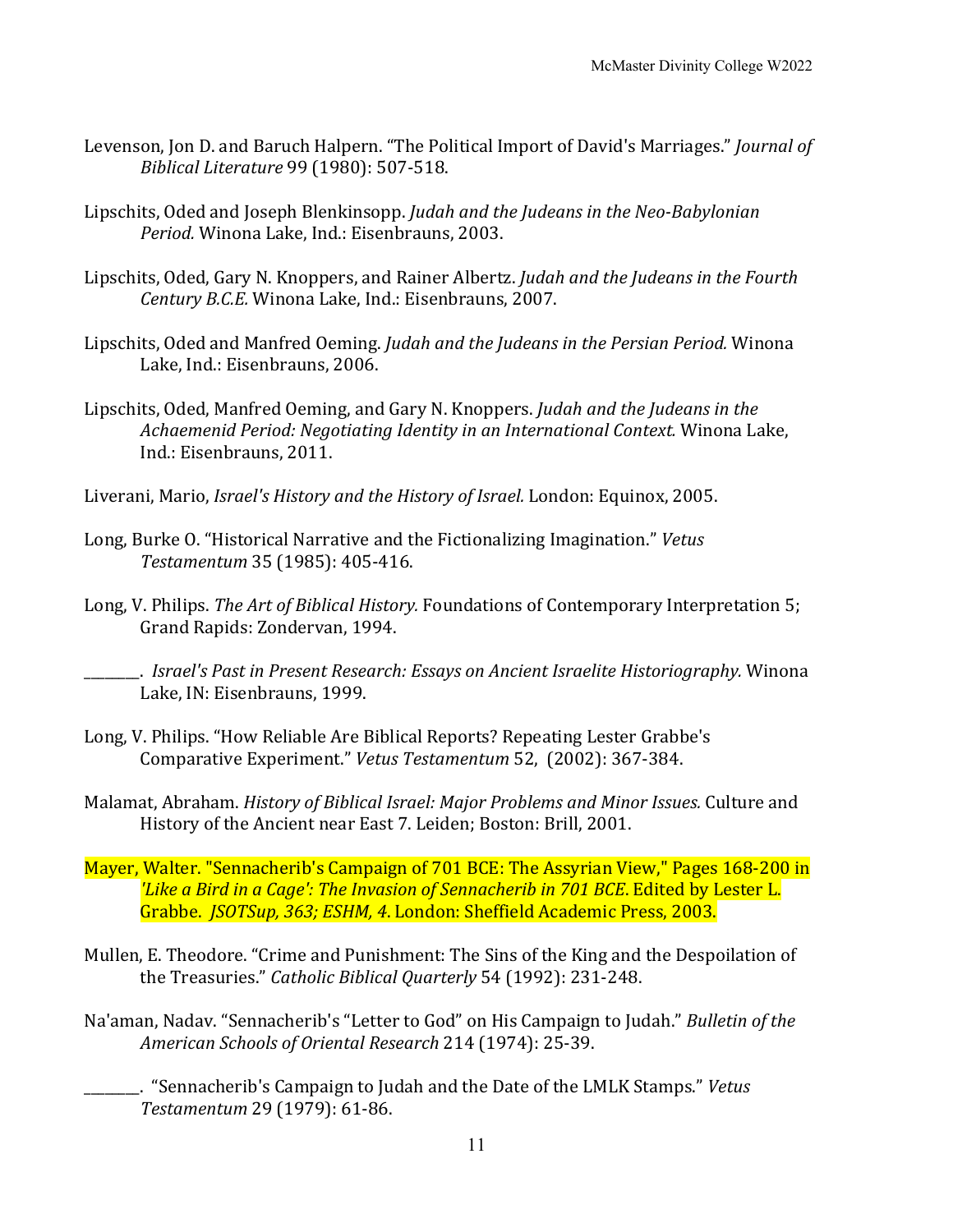- **\_\_\_\_\_.** "The Historical Background to the Conquest of Samaria (720 BC)." *Biblica* 71,  $(1990): 206-225.$
- <u>\_\_\_\_</u>. "Forced Participation in Alliances in the Course of the Assyrian Campaigns to the West," Pages 80-98 in Ah, Assyria ... Studies in Assyrian History and Ancient near *Eastern Historiography Presented to Hayim Tadmor*. Edited by Mordechai Cogan and Israel Eph'al. Jerusalem: Magnes, 1991.
- \_\_\_\_\_\_\_\_. "The Debated Historicity of Hezekiah's Reform in the Light of Historical and Archaeological Research." *Zeitschrift für die alttestamentliche Wissenschaft* 107 (1995): 179-195.
- Park, Sung Jin. "A New Historical Reconstruction of the Fall of Samaria." *Biblica* 93 (2012): 98-106.
- Person, Raymond F. "The Ancient Israelite Scribe as Performer." *Journal of Biblical Literature* 117 (1998): 601-609.
- Pixley, Jorge V. *Biblical Israel: A People's History.* Minneapolis: Fortress, 1992.
- Provan, Iain W. "Ideologies, Literary and Critical: Reflections on Recent Writing on the History of Israel." *Journal of Biblical Literature* 114 (1995): 585-606.
- **\_\_\_\_\_\_**. "In the Stable with the Dwarves: Testimony, Interpretation, Faith and the History of **Israel," Pages 281-319 in** *Windows into Old Testament History: Evidence, Argument,* and the Crisis of "Biblical Israel". Edited by V. Philips Long, David W. Baker, and Gordon J. Wenham. Grand Rapids, MI: Eerdmans, 2002.
- Ristau, Kenneth A. *Reconstructing Jerusalem: Persian-Period Prophetic Perspectives.* Eisenbrauns, 2016.
- Schniedewind, William M. "Orality and Literacy in Ancient Israel." *Religious Studies Review* 26, (2000): 327-332.
- Soggin, J. Alberto. *A History of Ancient Israel*. Philadelphia: Westminster, 1985.
- Stavrakopoulou, Francesca, *King Manasseh and Child Sacrifice: Biblical Distortions of Historical Realities. Berlin: de Gruyter, 2004.*
- Tadmor, Hayim. "History and Ideology in the Assyrian Royal Inscriptions," in *Assyrian Royal Inscriptions: New Horizons in Literary, Ideological, and Historical Analysis.* Edited by Frederick Mario Fales. Orientis Antiqui Collectio 17. Rome: Istituto per l'Oriente, 1981.